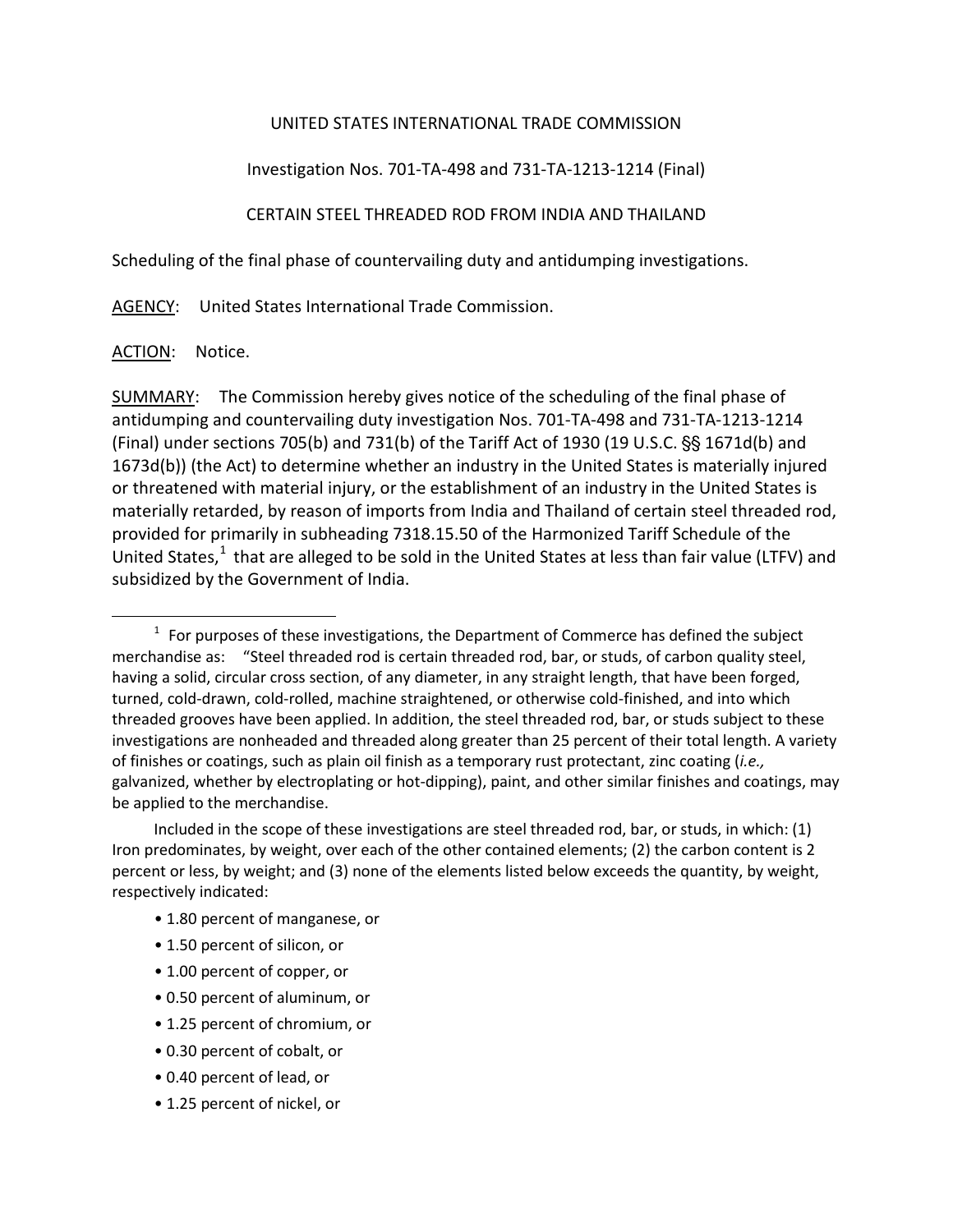For further information concerning the conduct of this phase of the investigations, hearing procedures, and rules of general application, consult the Commission's Rules of Practice and Procedure, part 201, subparts A through E (19 CFR part 201), and part 207, subparts A and C (19 CFR part 207).

## EFFECTIVE DATE: December 31, 2013.

FOR FURTHER INFORMATION CONTACT: Nathanael Comly (202-205-3174) or Michelle Breaux (202-205-2781), Office of Investigations, U.S. International Trade Commission, 500 E Street SW, Washington, DC 20436. Hearing-impaired persons can obtain information on this matter by contacting the Commission's TDD terminal on 202-205-1810. Persons with mobility impairments who will need special assistance in gaining access to the Commission should contact the Office of the Secretary at 202-205-2000. General information concerning the Commission may also be obtained by accessing its internet server (*http://www.usitc.gov*). The public record for these investigations may be viewed on the Commission's electronic docket (EDIS) at *[http://edis.usitc.gov](http://edis.usitc.gov/)*.

## SUPPLEMENTARY INFORMATION:

Background.--The final phase of these investigations is being scheduled as a result of affirmative preliminary determinations by the Department of Commerce that certain benefits which constitute subsidies within the meaning of section 703 of the Act (19 U.S.C.  $\S$  1671b) are being provided to manufacturers, producers, or exporters in India of certain steel threaded rod, and that such products from India and Thailand are being sold in the United States at less than fair value within the meaning of section 733 of the Act (19 U.S.C. § 1673b).<sup>[2](#page-1-0)</sup> The

- 0.30 percent of tungsten, or
- 0.012 percent of boron, or

 $\overline{a}$ 

- 0.10 percent of molybdenum, or
- 0.10 percent of niobium, or
- 0.41 percent of titanium, or
- 0.15 percent of vanadium, or
- 0.15 percent of zirconium.

Steel threaded rod is currently classifiable under subheadings 7318.15.5051,7318.15.5056, 7318.15.5090 and 7318.15.2095 of the Harmonized Tariff Schedule of the United States (''HTSUS''). Although the HTSUS subheadings are provided for convenience and customs purposes, the written description of the merchandise is dispositive.

Excluded from the scope of these investigations are: (a) Threaded rod, bar, or studs which are threaded only on one or both ends and the threading covers 25 percent or less of the total length; and (b) threaded rod, bar, or studs made to American Society for Testing and Materials (''ASTM'') A193 Grade B7, ASTM A193 Grade B7M, ASTM A193 Grade B16, and ASTM A320 Grade L7."

<span id="page-1-0"></span> $2$  In addition to making its preliminary affirmative countervailing duty determination on certain steel threaded rod from India, the Department of Commerce simultaneously announced the alignment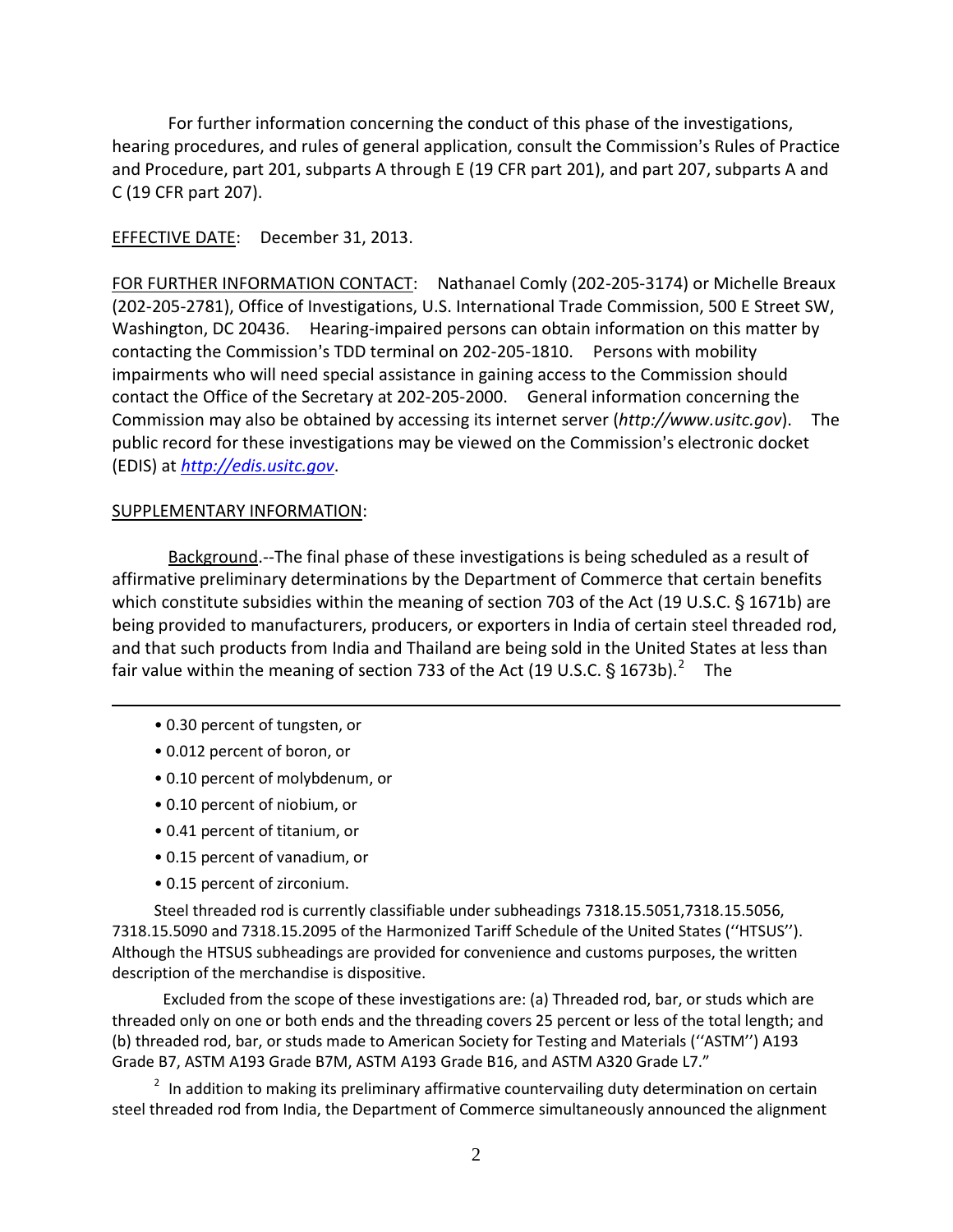investigations were requested in a petition filed on June 27, 2013, by All America Threaded Products Inc., Denver, Colorado; Bay Standard Manufacturing Inc., Brentwood, California; and Vulcan Threaded Products Inc., Pelham, Alabama.

Participation in the investigations and public service list.--Persons, including industrial users of the subject merchandise and, if the merchandise is sold at the retail level, representative consumer organizations, wishing to participate in the final phase of these investigations as parties must file an entry of appearance with the Secretary to the Commission, as provided in section 201.11 of the Commission's rules, no later than 21 days prior to the hearing date specified in this notice. A party that filed a notice of appearance during the preliminary phase of the investigations need not file an additional notice of appearance during this final phase. The Secretary will maintain a public service list containing the names and addresses of all persons, or their representatives, who are parties to the investigations.

Limited disclosure of business proprietary information (BPI) under an administrative protective order (APO) and BPI service list.--Pursuant to section 207.7(a) of the Commission's rules, the Secretary will make BPI gathered in the final phase of these investigations available to authorized applicants under the APO issued in the investigations, provided that the application is made no later than 21 days prior to the hearing date specified in this notice. Authorized applicants must represent interested parties, as defined by 19 U.S.C. § 1677(9), who are parties to the investigations. A party granted access to BPI in the preliminary phase of the investigations need not reapply for such access. A separate service list will be maintained by the Secretary for those parties authorized to receive BPI under the APO.

Staff report.--The prehearing staff report in the final phase of these investigations will be placed in the nonpublic record on March 7, 2014, and a public version will be issued thereafter, pursuant to section 207.22 of the Commission's rules.

Hearing.--The Commission will hold a hearing in connection with the final phase of these investigations beginning at 9:30 a.m. on March 20, 2014, at the U.S. International Trade Commission Building. Requests to appear at the hearing should be filed in writing with the Secretary to the Commission on or before March 14, 2014. A nonparty who has testimony that may aid the Commission's deliberations may request permission to present a short statement at the hearing. All parties and nonparties desiring to appear at the hearing and make oral presentations should attend a prehearing conference to be held at 9:30 a.m. on March 18, 2014, at the U.S. International Trade Commission Building. Oral testimony and written materials to be submitted at the public hearing are governed by sections  $201.6(b)(2)$ , 201.13(f), and 207.24 of the Commission's rules. Parties must submit any request to present a

 $\overline{a}$ 

of the final countervailing duty determination with the final determination in the companion antidumping duty investigation (India). Thus, the Department of Commerce's final countervailing duty will be issued on the same date as the final antidumping determination, which is currently scheduled to be issued on April 28, 2014. 78 FR 76815.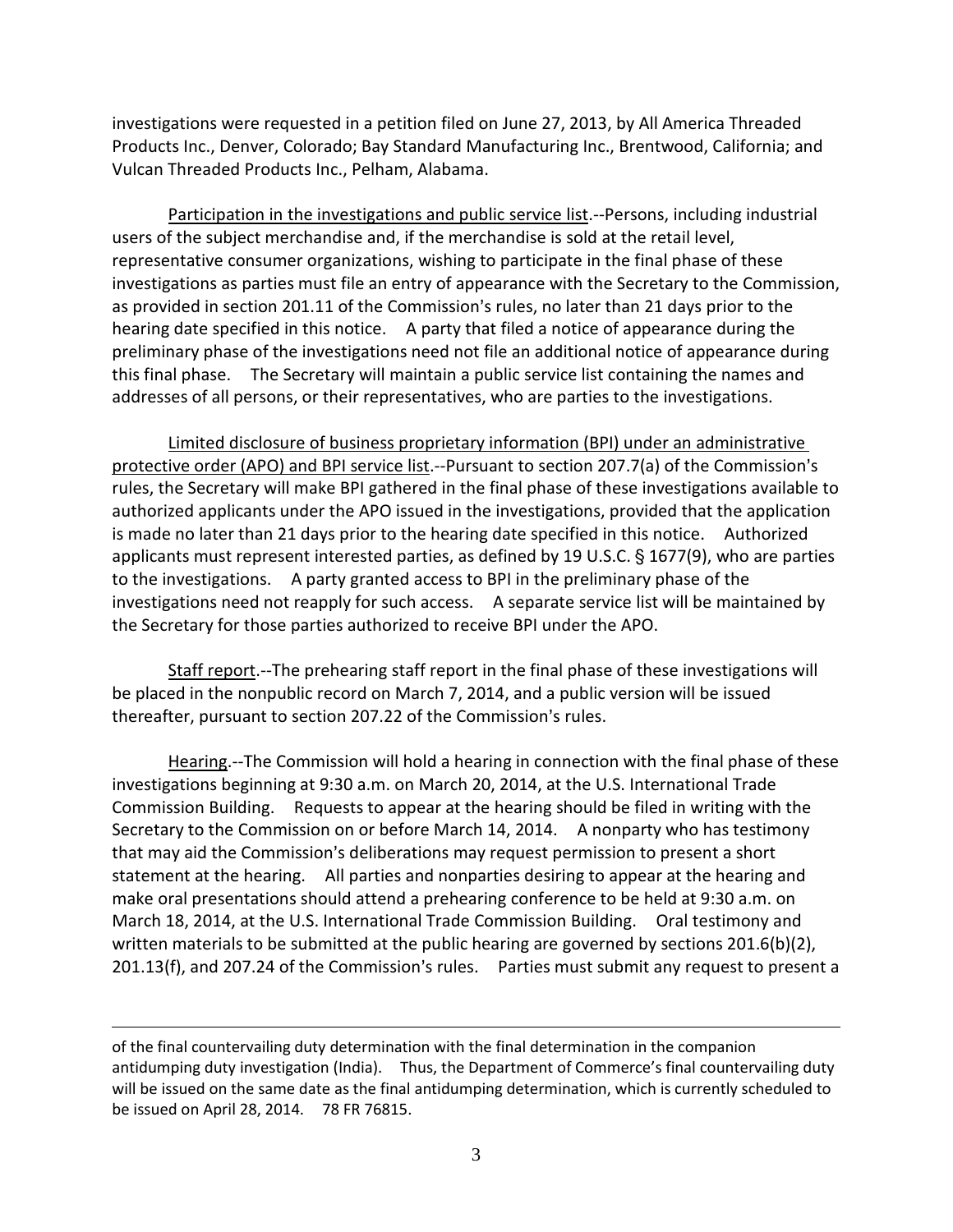portion of their hearing testimony in camera no later than 7 business days prior to the date of the hearing.

Written submissions.--Each party who is an interested party shall submit a prehearing brief to the Commission. Prehearing briefs must conform with the provisions of section 207.23 of the Commission's rules; the deadline for filing is March 14, 2014. Parties may also file written testimony in connection with their presentation at the hearing, as provided in section 207.24 of the Commission's rules, and posthearing briefs, which must conform with the provisions of section 207.25 of the Commission's rules. The deadline for filing posthearing briefs is March 27, 2014. In addition, any person who has not entered an appearance as a party to the investigations may submit a written statement of information pertinent to the subject of the investigations, including statements of support or opposition to the petition, on or before March 27, 2014. On April 10, 2014, the Commission will make available to parties all information on which they have not had an opportunity to comment. Parties may submit final comments on this information on or before April 14, 2014, but such final comments must not contain new factual information and must otherwise comply with section 207.30 of the Commission's rules. Finally, on May 2, 2014, parties may submit supplemental final comments addressing only Commerce's final antidumping and countervailing duty determinations regarding imports from India. These supplemental final comments may not contain new factual information and may not exceed five (5) pages in length*.* All written submissions must conform with the provisions of section 201.8 of the Commission's rules; any submissions that contain BPI must also conform with the requirements of sections 201.6, 207.3, and 207.7 of the Commission's rules. The Commission's *Handbook on E-Filing*, available on the Commission's website at [http://edis.usitc.gov,](http://edis.usitc.gov/) elaborates upon the Commission's rules with respect to electronic filing.

Additional written submissions to the Commission, including requests pursuant to section 201.12 of the Commission's rules, shall not be accepted unless good cause is shown for accepting such submissions, or unless the submission is pursuant to a specific request by a Commissioner or Commission staff.

In accordance with sections  $201.16(c)$  and  $207.3$  of the Commission's rules, each document filed by a party to the investigations must be served on all other parties to the investigations (as identified by either the public or BPI service list), and a certificate of service must be timely filed. The Secretary will not accept a document for filing without a certificate of service.